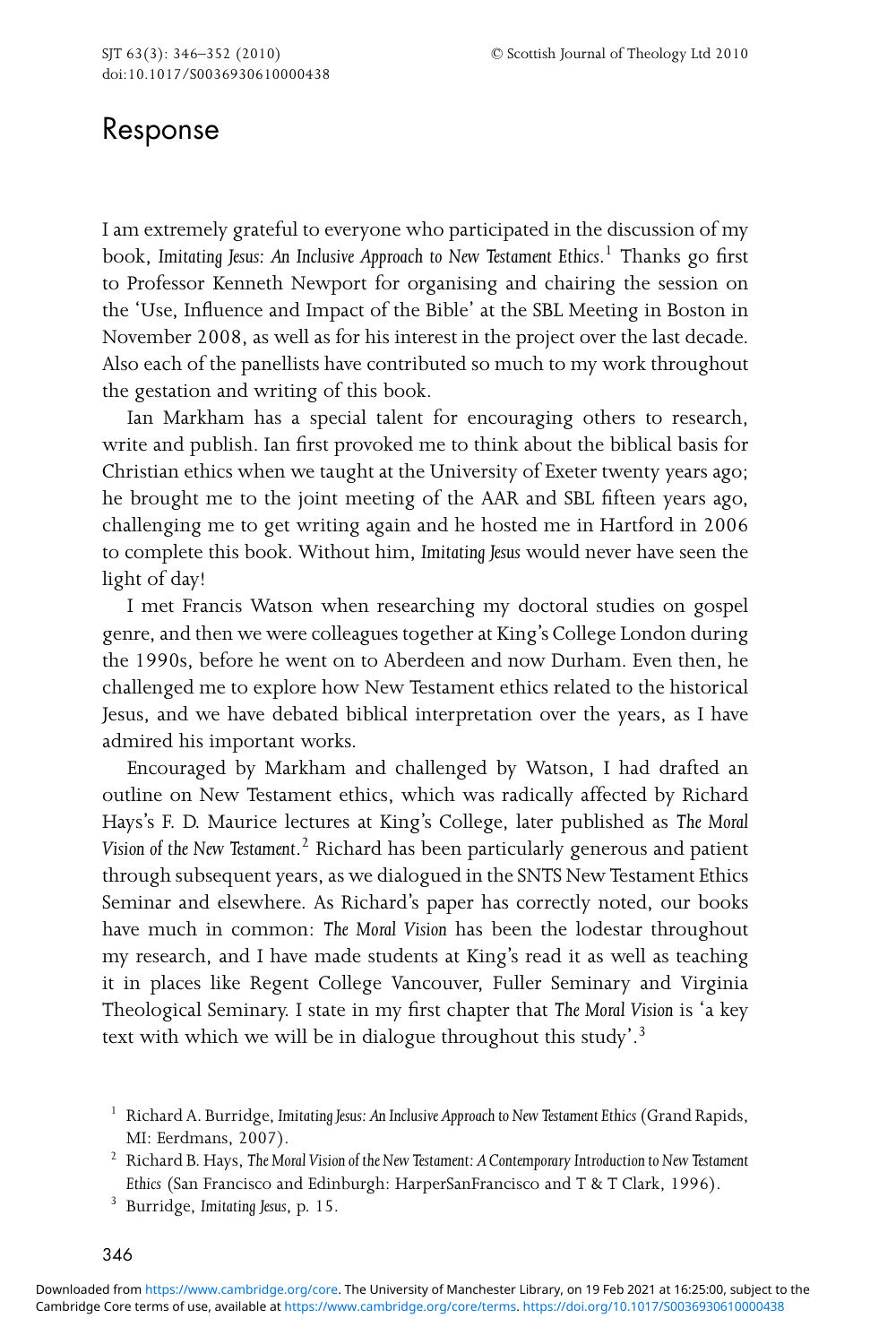I would also like to thank Professor Jan van der Watt of Pretoria University and Professor Jonathan Draper from the University of Kwa-Zulu Natal, Pietermaritzburg, both of whom participated in the original panel discussion at SBL, but unfortunately are not included in this revision for publication. Regular visits to South Africa over a decade brought home that how we read the Bible can be literally a matter of life and death  $-$  so I am grateful for the encouragement and hospitality of Jan and Jonathan and others like Professor Gerald West, as well as, of course, to Archbishop Desmond Tutu, to whom the book is dedicated.

Rather than reply to these stimulating papers individually, I have identified several key themes which have emerged through them, although unfortunately time and space do not permit a full response to everything!

## The Historical Jesus

Markham has noted that the life and ministry of Jesus have been severely neglected in Christian ethics, in both the Catholic and Protestant traditions, and correctly points out that I consider this to be 'severely misguided'. This is borne out by the survey of scholarship in the first chapter of *Imitating Jesus*, where I conclude that few books on New Testament Ethics include the teaching and activity of Jesus of Nazareth, and that those that do so tend to have him at the end of the process rather than starting with him.

Both Hays and Watson rightly draw out the connection between my earlier work on the gospels as biography and how this later book reflects upon the implications of the biographical approach for New Testament ethics. Therefore, despite the scholarly tendency not to do so, we are compelled to start with Jesus, as the one who brings it all into being, as I argue using the archaeological metaphor.<sup>4</sup> Watson proposes instead that 'New Testament ethics should concern itself with the writings of the New Testament' and in this way he aligns himself with the approaches of Meeks and Matera.<sup>5</sup> Yet he also wants to go beyond them by asserting that, because the gospels are biographies, 'they give us access to Jesus as interpreted by his early followers'. But we must examine how these interpretations are related to the actual life, ministry and death of Jesus of Nazareth. Markham makes it clear that in what he terms 'the Eternal Word', the revelation of God in Jesus, is the primary disclosure which the written word portrays for us in these biographical accounts of his life.

 $4$  Ibid., pp. 20-1.

<sup>5</sup> W. A. Meeks, *The Origins of Christian Morality* (New Haven, CT: Yale University Press, 1993); F. J. Matera, *New Testament Ethics* (Louisville, KY: Westminster John Knox, 1996).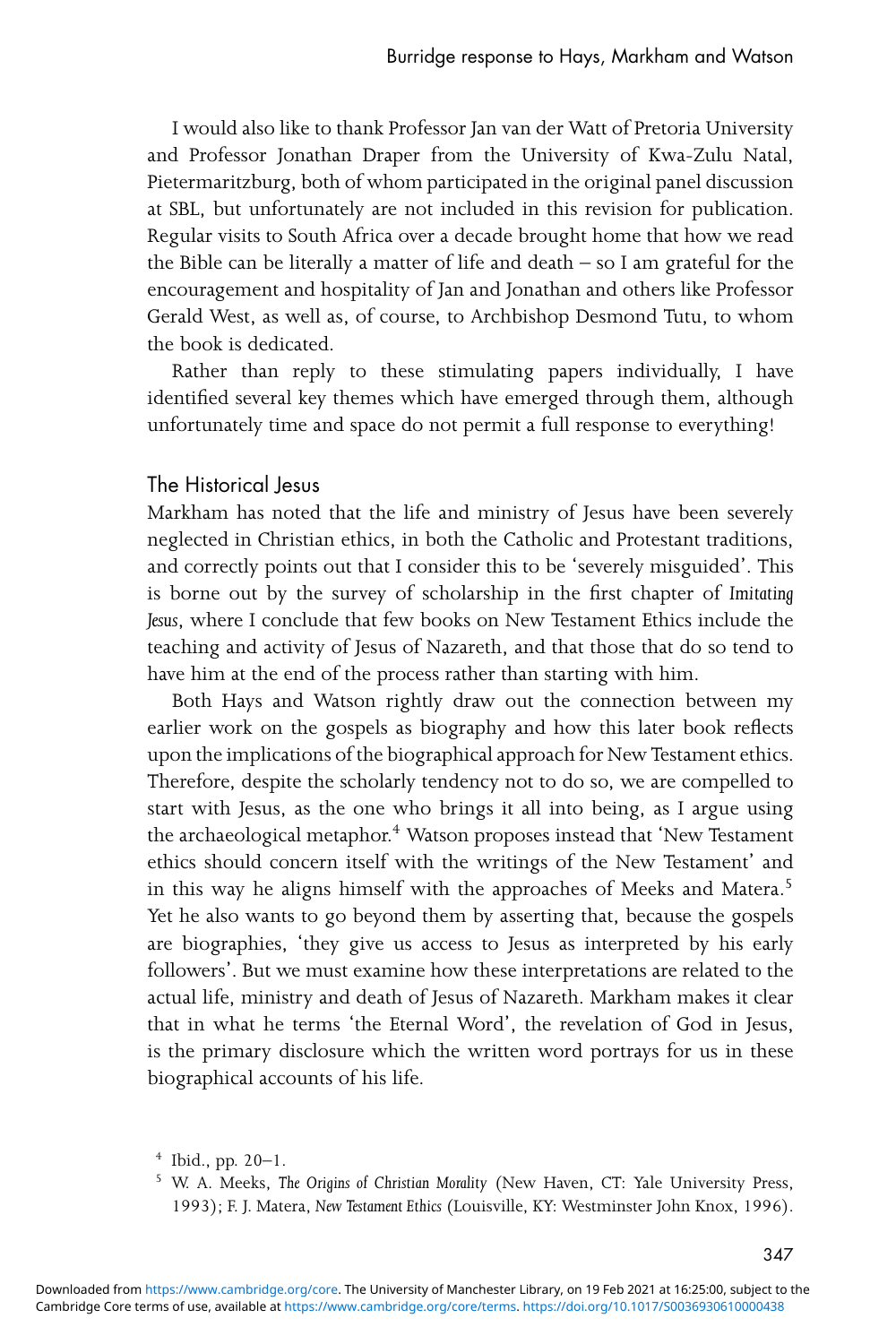Hays raises the question about the relation of the archaeological metaphor to my other image of the text as stained glass, mediating between a window giving clear access to what is beyond it and a silvered mirror which only reflects back what is in front of it. He is right that the biographical approach means that we need to focus primarily on the portrait within the glass or text. But a stained glass window can still give access to what lies behind it, though it will be shadowy, coloured by the glass and probably visible only in its main outlines. Thus, in my section about the historical Jesus, I seek only to establish the main outlines to provide some basic grounding for all that follows, namely that Jesus of Nazareth existed, that he is best understood within the context of restoration eschatology as a preacher of the kingdom of God rather than primarily a teacher of ethics, and that he had a very mixed following including many undesirables, all of which led to his death by crucifixion which, unlike similar prophetic leaders, was not followed by the end of his movement.<sup>6</sup> Interestingly, this list is not so different from Hays's own list in *Moral Vision*; <sup>7</sup> however, I consider that the biographical approach makes it necessary to start with this, rather than after some 160 pages, as Hays does. This search for the historical Jesus gives us the basic outline with the two key facts that Jesus was seeking a response to his preaching of the kingdom of heaven and that he was followed by undesirables and the marginalised – hence the early accusation that he was letting 'the wicked' into the kingdom.<sup>8</sup> Furthermore, it is significant that these two elements of Jesus' preaching the kingdom and eating and living with undesirables are accepted by most historical Jesus scholars across the board, from Crossan and the Jesus Seminar to E. P. Sanders and N. T. Wright, giving us more solid bedrock upon which to build than dealing with just the gospel portraits as Watson suggests, along with Meeks and Matera.

Furthermore these two elements – preaching and living/eating – cohere nicely with the basic structure of all ancient biography, namely a combination of the subject's deeds and words. Luke makes this double aspect explicit with 'all that Jesus began to do and to teach' (Acts 1:1). Yet Watson titles his paper 'Can the historical Jesus *teach* ethics?'<sup>9</sup> and concentrates mostly upon Jesus' words and sayings. However, I argue throughout *Imitating Jesus* that, while Jesus' words and teaching give us some very demanding content to ethics, the fact that they are part of his prophetic proclamation of the kingdom of God, which is earthed in his acceptance of undesirables and the marginalised,

- <sup>8</sup> Burridge, *Imitating Jesus*, pp. 70–3.
- <sup>9</sup> My emphasis.

<sup>6</sup> Burridge, *Imitating Jesus*, pp. 34–9.

<sup>7</sup> Hays, *Moral Vision*, pp. 158–68.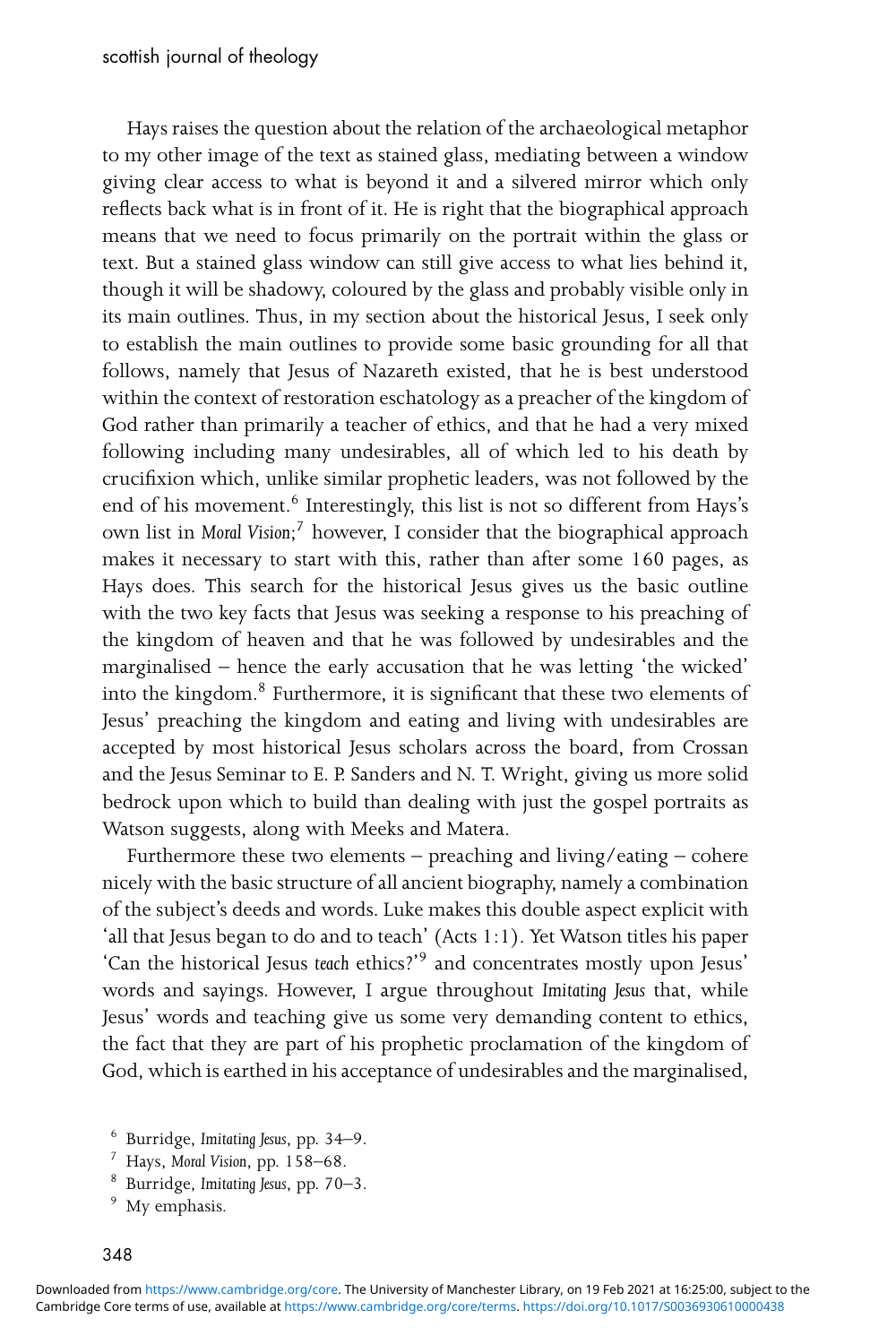also provides a pattern for how we are to treat other people today. Watson recognises this vital point in his quotation from *Imitating Jesus* (p. 48), but his subsequent paragraphs are concerned only with traditional historical critical analysis of various sayings, once again ignoring the wider narrative context of the rest of Jesus' life and ministry. Yet, as Markham points out, it is in this life, death and resurrection that God is properly and fully revealed.

## Love and the New Testament

This double aspect of words and deeds is also crucial for the thorny issue of love. I argue that Jesus was primarily seeking a response to his preaching of the kingdom of God, and that response is a corporate experience of living alongside others who also respond. This means that the love command is not just at the heart of Jesus' teaching, but needs to be earthed in accepting others as we have been accepted, and welcoming others as Christ has welcomed us, as Paul puts it in Romans 15:7 – one of the reasons why I also argue in *Imitating Jesus* that Paul is properly understood as a faithful follower of Jesus, and not as the founder of a new religion.<sup>10</sup>

I recognise that this can lead to what Jan van der Watt called 'fuzzy love' or to the attitude which Richard Hays characterises as 'a cover for all manner of vapid self-indulgence'.<sup>11</sup> I am sorry if Richard feels that I refer to that phrase too often in my book (actually it is only seven times!) – but I do think it is a wonderful line, typical of his style. Of course, I do not consider Hays to be a 'disapproving curmudgeon' and I know that he is fond of Lennon and McCartney! In fact, I agree with him that too easy an acceptance of 'all you need is love' to cover everything is not what the New Testament means by the word 'love'. For Paul especially, as Hays makes clear, love is given a sharper definition in Jesus' death on the cross, which becomes one of Hays's focal lenses to assist the synthetic task of pulling the moral vision of the New Testament into clarity. $12$ 

Hays suggests that I confuse the descriptive and synthetic tasks. While he accepts that love is important in describing the ethics in Paul, John and other texts, he does not consider it useful as a lens to bring everything into a synthetic focus. My concern with Hays's three lenses relates to where he gets them from, and whether they work equally well across the New Testament as a whole. I have noted elsewhere that Hays derives these focal lenses from his opening study of Paul, where actually they work quite well, but I am less

<sup>&</sup>lt;sup>10</sup> Ibid., pp. 81-154; it was a pity that constraints of time and space did not permit detailed discussion of my chapter on Paul in the panel, or in these papers.

<sup>11</sup> Hays, *Moral Vision*, p. 203.

<sup>12</sup> Ibid., p. 197.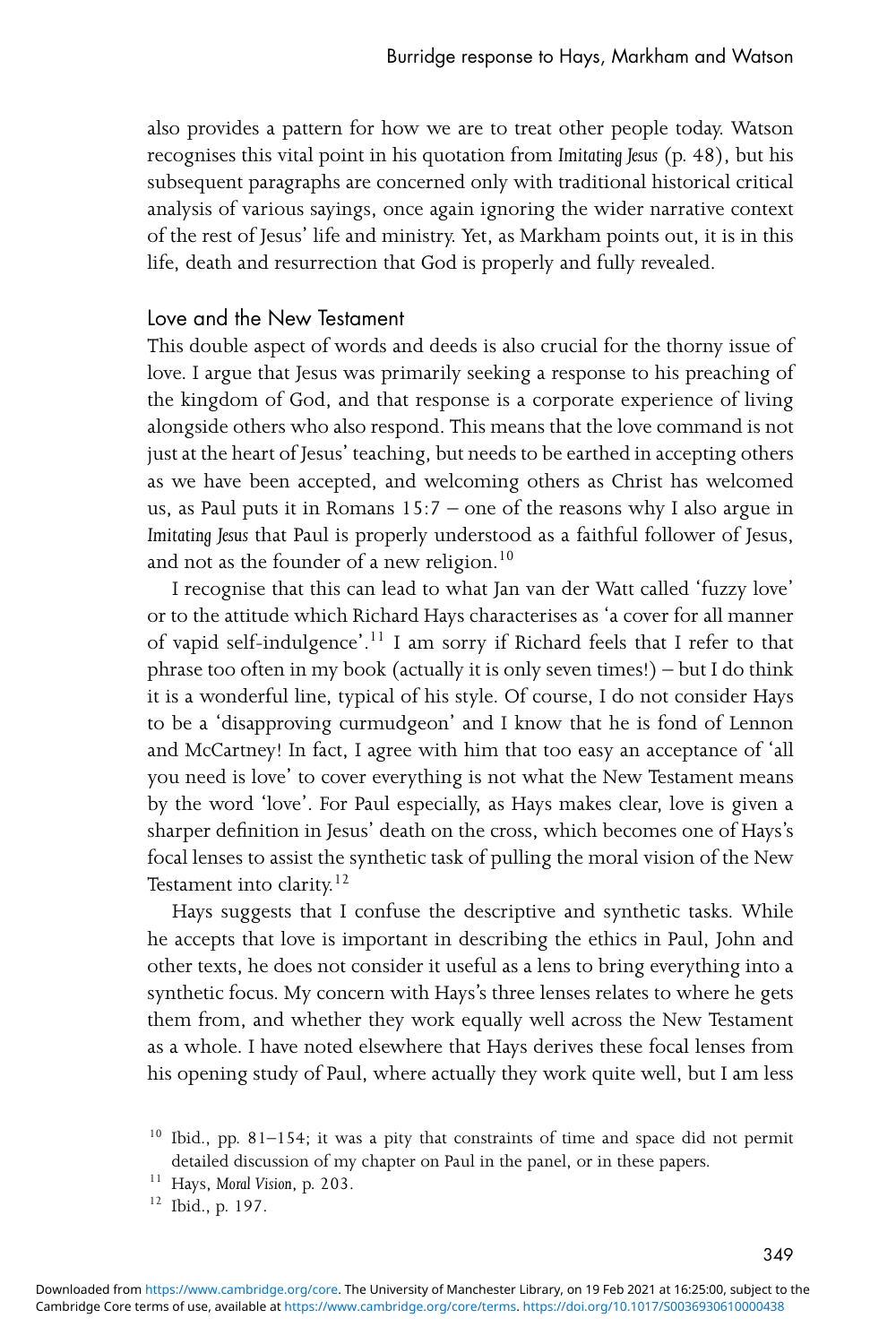sure that they can be applied across the rest of the New Testament without the effect being more flattening than focusing.<sup>13</sup> Therefore, I have argued in response that: 'If we must have a "focal image", perhaps Christology would be better because it arises directly out of the biographical genre of the gospels and fits into the central concerns of all the New Testament writers. The gospels' picture of Jesus as the one who brings the love of God among us saves "love" from lapsing into Hays' objection of it being "vapid", and instead incarnates it in a human life.'14

This is also why, in an extensive chapter on John's Gospel, I argued against the usual scholarly consensus that the Fourth Gospel is written for an introverted sectarian group and has no ethical relevance beyond a narrow love for other community members.<sup>15</sup> Instead, I suggest that John's portrayal of Jesus as the incarnation of divine love coming to teach us the truth has enormous ethical implications. I am grateful that Hays likes my 'provocative counter-reading', and to Jan van der Watt for noting how my biographical approach draws attention to the importance of narrative in John. Both of these points about the centrality of love and the Fourth Gospel take us back, of course, to Markham's main point about God being ultimately revealed as we read a life.

Finally, Hays notes that *Imitating Jesus* concentrates on Paul and the gospels, and wonders what would have happened if I had considered the deutero-Paulines, the Catholic epistles, Hebrews and Revelation. This is a fair point, and I had intended to include them originally. Unfortunately, the honest explanation is the same as Hays himself gives for why he does not deal with the important issues of the relationship of men and women and also that of wealth and possessions, namely the practical limits of time and space.<sup>16</sup> However, I do consider actually quite a lot of material from the deutero-Pauline letters in the Paul chapter, while I answer Hays's question about the rest of the New Testament with a preliminary sketch of how christology and a call to the imitation of Jesus still permeates these other books, even though they do not have biographical narrative.<sup>17</sup>

## The inclusive community and South Africa

In the final chapter of my book, I move from the rest of the New Testament to consider various methodologies for applying New Testament ethics to today's

<sup>17</sup> Burridge, *Imitating Jesus*, pp. 348–9.

<sup>13</sup> See my reviews of Hays in *Theology* 101 (799) (1998), pp. 54–5, and in *Journal of Theology for Southern Africa* 102 (1998), pp. 71–3.

<sup>14</sup> Burridge, *Imitating Jesus*, p. 359.

 $15$  Ibid., pp. 285–346.

<sup>16</sup> Hays, *Moral Vision*, pp. 316, 463–4.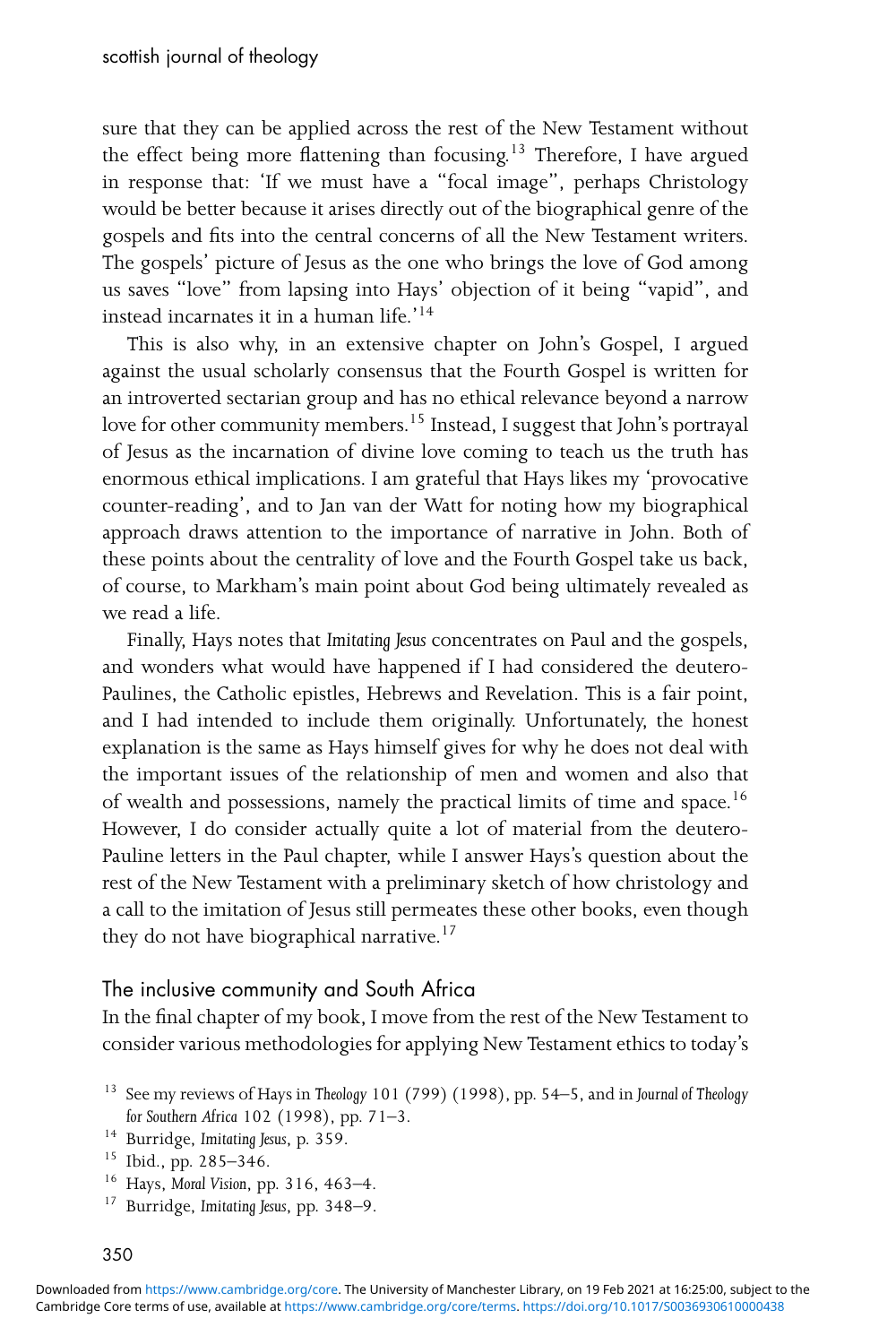issues, concluding that 'Hays' fourfold method is probably the best current account', especially with his stress on genre.<sup>18</sup> Therefore, I look at the four main genres and types of ethical material in the New Testament – commands, principles, paradigmatic examples and the overall biblical worldview – in the light of the debate about apartheid as a 'test-case'.19 I am grateful for the comments made by Professors van der Watt and Draper in the SBL panel about this chapter, but it also causes Hays to ask questions about inclusivity, judgement, sin and violence to which I want to respond briefly.

Hays wonders whether my stress on inclusivity really works for Paul, who, as Hays rightly stresses, focuses upon the cross as a 'paradigm of self-giving love'. But this is precisely why I consider Paul to be inclusive, unlike the common interpretation of him as essentially negative, being anti-sex, antiwomen, anti-gay, etc.<sup>20</sup> I find it staggering that all the rich theological and christological understanding of incarnation and atonement in Philippians 2 is actually introduced by Paul to teach a simple ethical lesson about being inclusive and regarding 'others as better than yourselves', looking to their interests (Phil 2:3–4). My book was written in the context of bitter arguments between Christians over things like homosexuality and the role of women in church leadership, where each side seems to dismiss and insult those with whom they disagree, often through internet blogs and websites. Hays rightly draws attention to Jesus' attacks on hypocrites and those who reject his proclamation of the kingdom, and none of my stress on inclusion is directed at these. Rather, it is about how we treat others who also respond to what God has done in Jesus, but who hold different views from ourselves. It was the rejection of people like Archbishop Desmond Tutu and the refusal even to accept them as fellow Christians which led the Dutch Reformed Church not only to support apartheid, but also to be unable to have their interpretation of scripture challenged by liberationists like Tutu and Boesak.

Hays draws attention to my book's cover painting by Lorenzo Lotto, of the woman taken in adultery, to illustrate the theme of Jesus as the friend of sinners. However, we also chose it because of all the pointing fingers in the painting, reflecting the tendency to reject others with whom we disagree. Hays asks what it might mean for the faithful to 'sin no more' and what my approach on the imitation of Jesus might mean for questions of violence and war, which I do not consider. The original intention for my book was to be in two halves, with New Testament ethics first, followed by an examination of the use of the New Testament in contemporary ethical debate over things

<sup>18</sup> Ibid., pp. 347–63.

<sup>19</sup> Ibid., pp. 363–409.

 $20$  Ibid., pp. 116–17, 154.